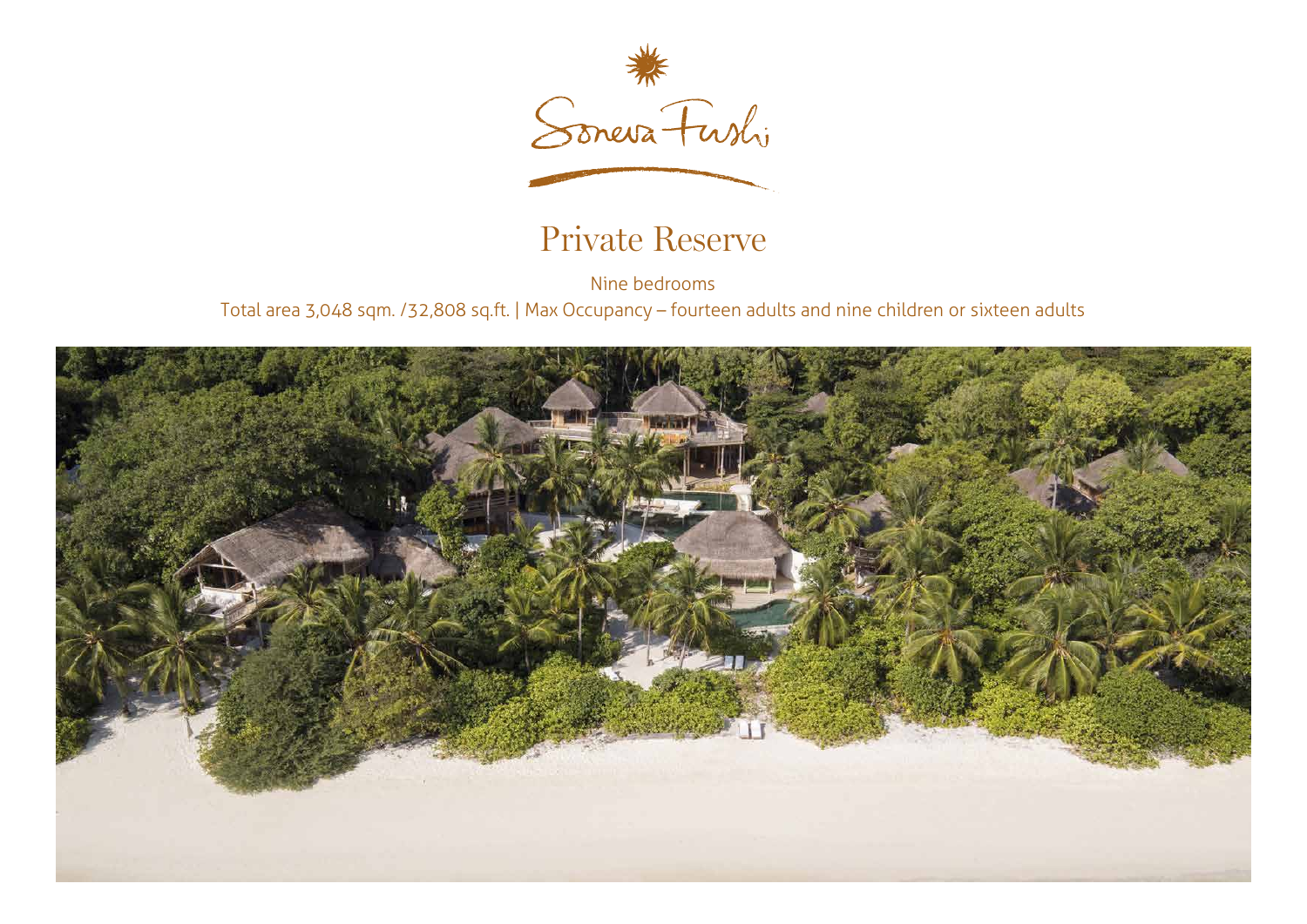

Our vision of a playful deserted-island mansion comes to full fruition on an oceanic scale in this villa. Escape to a world of jungle fantasies with the palmfrond roofs, woven ropes and tree branch banisters. expansive deck. Indulge with spa treatments, exercise, At the heart of the massive swimming pool, find an sauna and steam without leaving the forested mansion. Host dinners in your sunken dining area or spend the day lazing in and around curves of the lagoon-like pool.

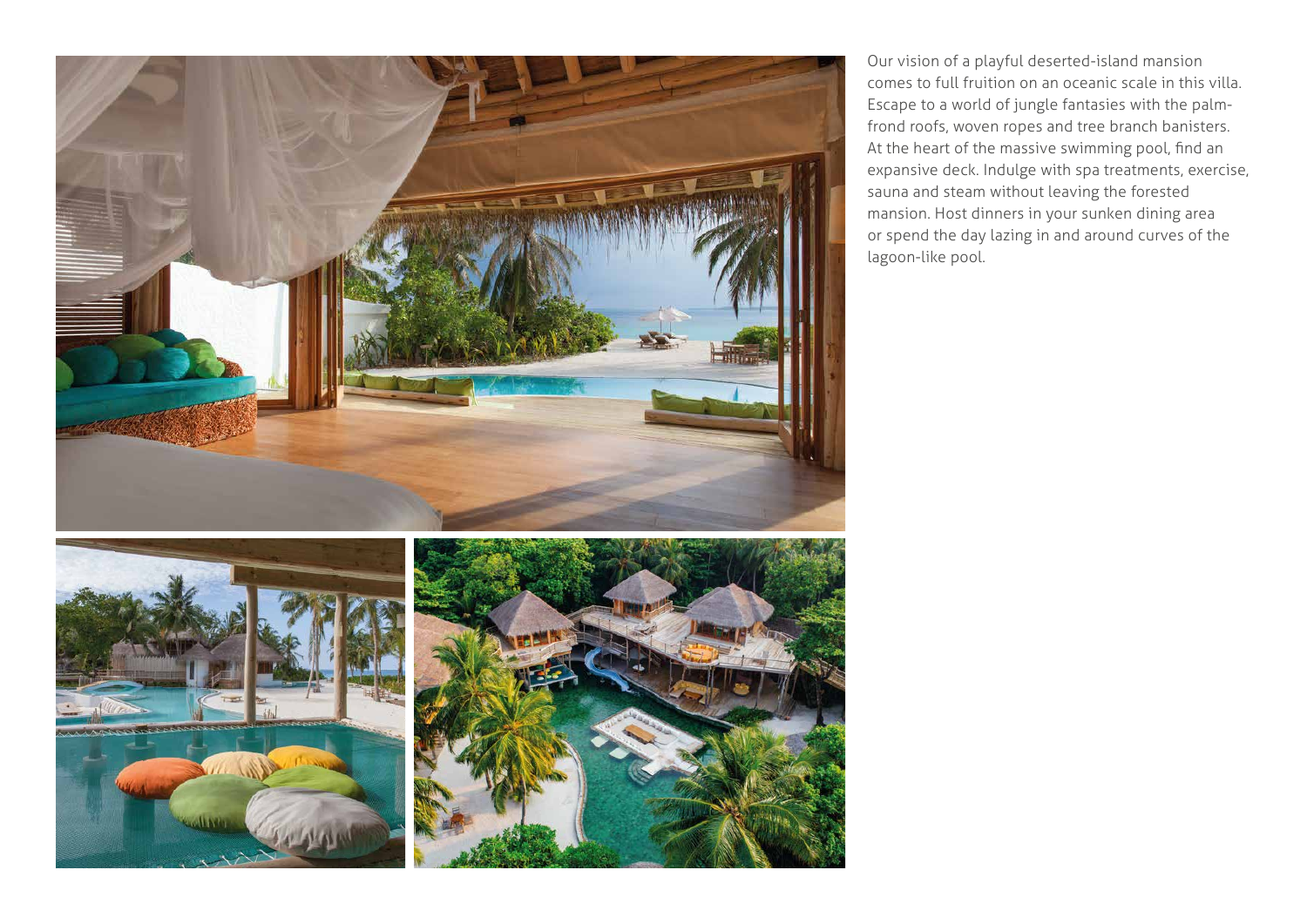

## **All the luxurious details**

- Master bedroom with private pool and detached master bathroom and dressing room and an open upper floor sundeck
- 6 guest bedrooms
- Children's bedroom
- Nanny's room
- Spa suite with steam bath, sauna, spa treatment room and outdoor shower
- Private gym
- Guest lounge
- TV lounge
- Living room
- Private study room
- Private large pool with an open big sunken daybed, circular cover roof and sunken sala accessible by bridge and the water slide
- Open catamaran netting
- Spacious downstairs kitchen
- Open-air garden bathroom with bathtub, shower and a double sink unit with large hanging mirror
- Private outside sitting area with sun loungers and direct access to beach
- Open-air spa bathtub attached to master bedroom in upper floor deck
- Overhead fan, air conditioning, extensive mini bar and personal safe
- DVD player and Bose Hi-fi system with docking • station for personal iPods
- Bicycles are provided for all villas
- Wi-Fi connection is provided in villa on request
- Barefoot Butler service for all villas
- IDD telephones

For reservations please contact: T: +91 124 4511000 E: reservations@soneva.com soneva.com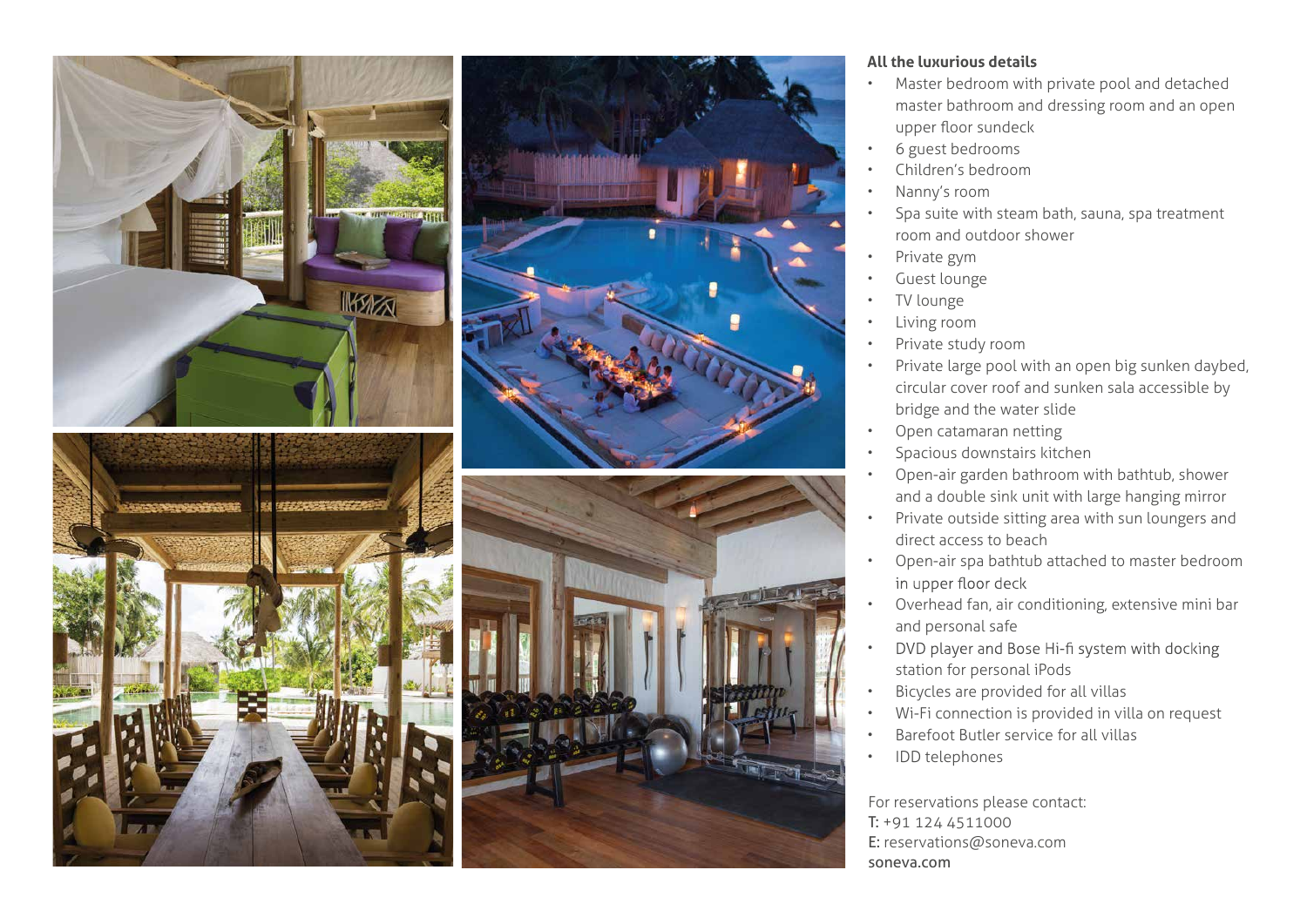

- A Ent ran c e
- B **Spa**
	- B1 Ma ssa ge A rea
	- B2 Outdoor Sh o wer
	- B3 Waiting A rea
	- B4 Sauna
	- B5 Steam Room
- C **Storage** 
	- C1 Kitchen
	- C2 Barefoot Butler Room
	- C3 Toilet
- D Living A rea
- E Dining A rea
- F Walk-in Mini Bar
- G Pool
- H C a rama ran Net A rea
- I Sun ken Dining
- J Sun ken Seating
- K **Guest Suite 1**
	- K1 Bed room
	- K2 D r e ssing Room
	- K3 Bath room
	- K4 Outdoor Bath room
- L TV Lounge
- M Study Room
- N **Master Suite**
	- N1 Bed room
	- N2 Pool Deck
	- N3 Master Bath room
	- N4 D r e ssing Room
	- N5 Child ren's Bed room
	- N6 Child ren's Bath room
	- N7 Outdoor Bath room
	- N8 Nanny's Room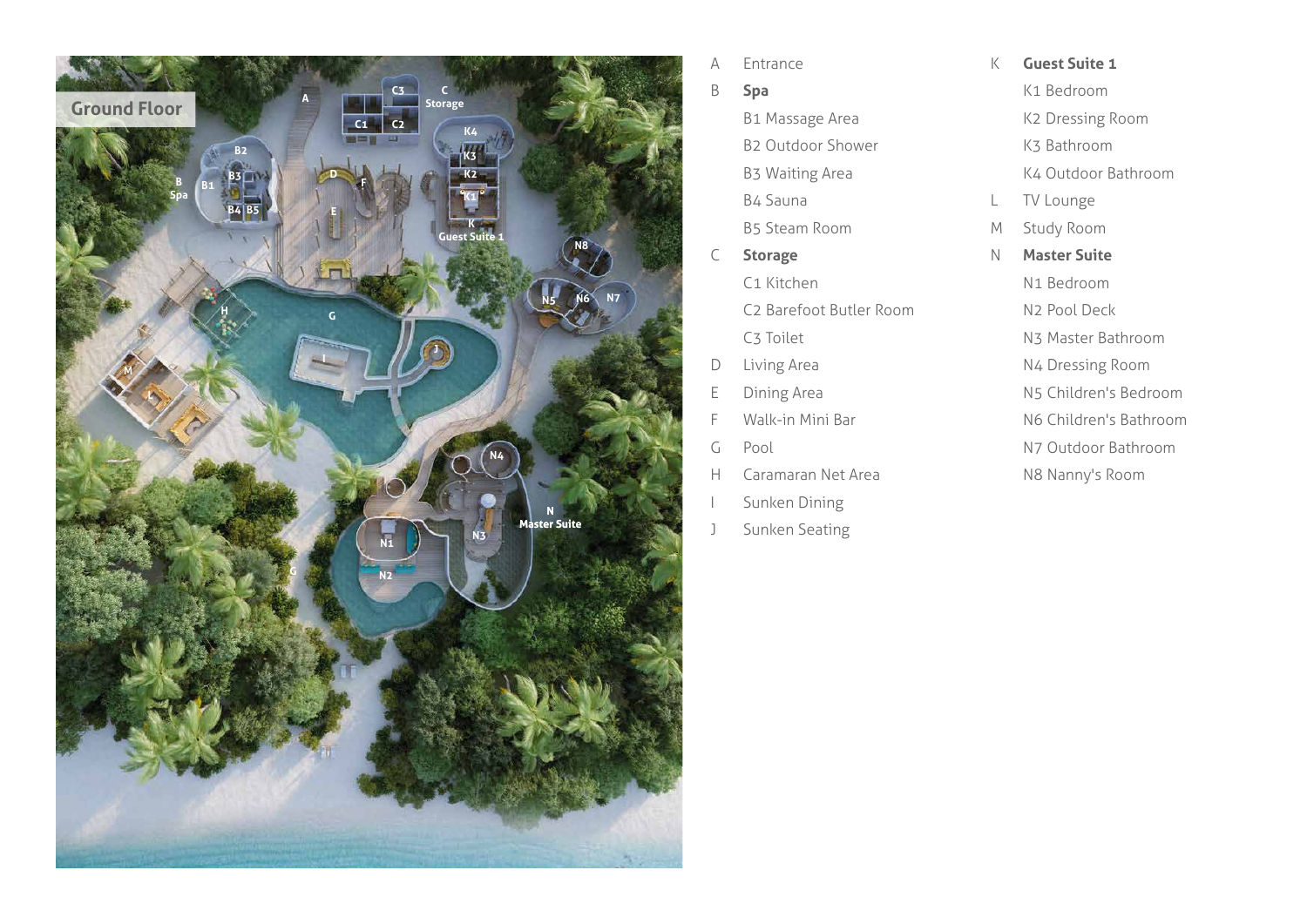

- N **Master Suite**
	- N9 Jacuzzi
	- N10 Sun Deck
- O Gym
- P **Guest Suite 2**
	- P1 Bed room P2 D r e ssing Room
	- P3 Bath room
- Q **Guest Suite 3**
	- Q1 Bed room
	- Q2 Bath room
- R **Guest Suite 4**
	- R1 Bed room
	- R2 D r e ssing Room
	- R3 Bath room